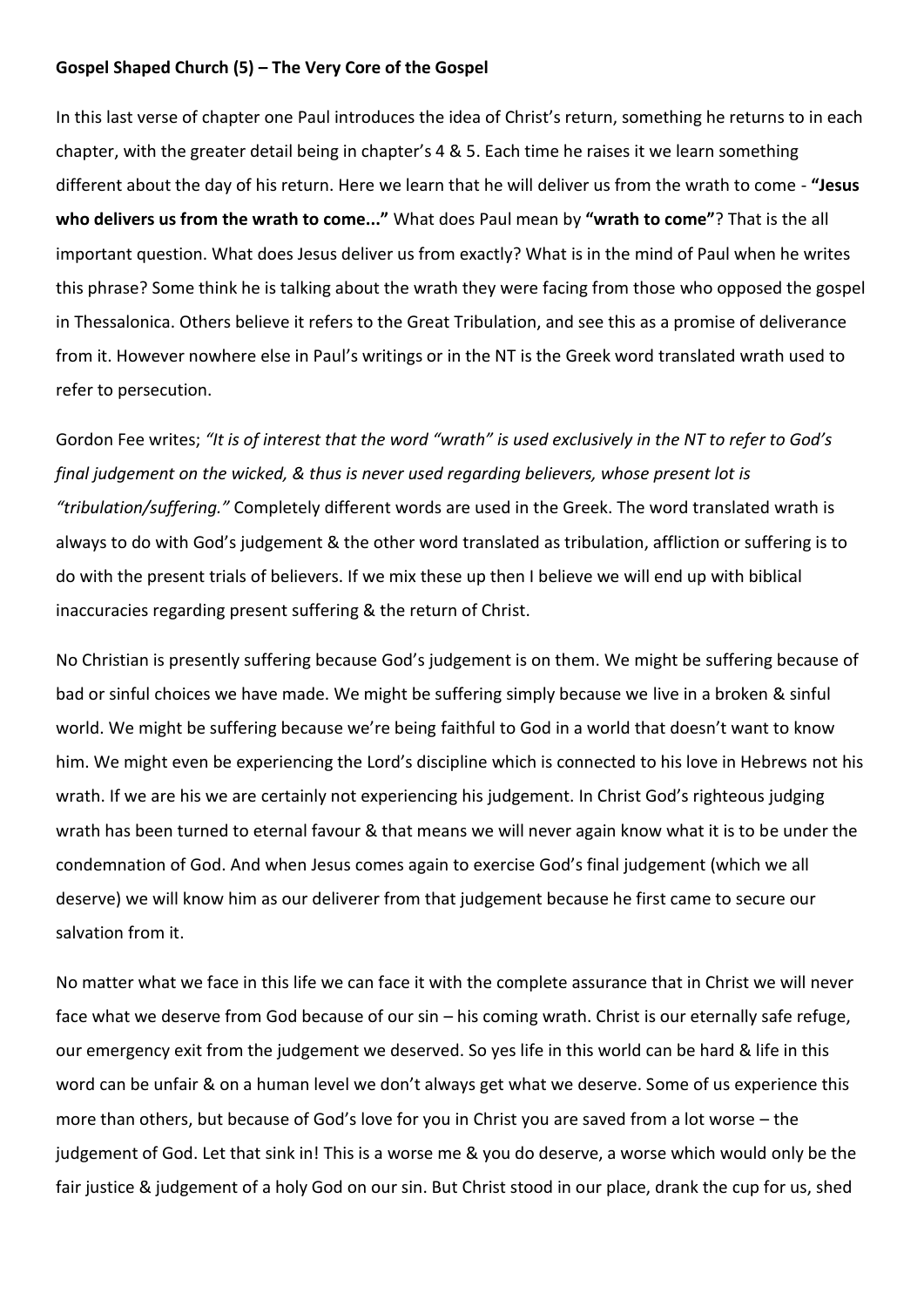his blood to atone for us & now we are free from condemnation forever. How can this be? What is the cost?

The wrath of God at human sin is an inescapable theme that runs through all of Scripture – Old & New Testaments. We see it most clearly in passages like Noah & the flood, Sodom & Gomorrah, God delivering his people from Egypt, God's judgement on Nineveh as prophesied by Nahum. Jesus draws on some of these OT examples to help us understand what Paul here describes as the wrath to come. Jesus warned in Matt 10:15 that if a town did not receive his apostles or listen to their message **"it will be more bearable on the day of judgement for the land of Sodom and Gomorrah that for that town."** These Thessalonians could know they had a deliverer for this day because they welcomed the message of God brought by Paul. **We can also turn to Matthew 24:37-44.** Note here that the context is the wicked being swept/taken from God's creation not the righteous. Jude in verse 7 of his short letter says Sodom and Gomorrah **"serve as an example of those who suffer the punishment of eternal fire"** (NIV). 2 Peter 2:6 teaches that it is **"an example of what is going to happen to the ungodly."**

Paul is telling us that for those who welcome the message of the gospel into our lives, Jesus has become our future deliverer from the wrath to come. How? Well to find the answer to how he is our future deliverer we need to go back & look at how he secured it on the cross.

In producing his famous translation of the Bible, William Tyndale introduced many words & phrases to the English language. Phrases like *"the salt of the earth"* & *"the powers that be"*. Tyndale also had a passion for choosing the best words possible for capturing Biblical truth. Sometimes this even meant inventing new words. One such word is *atonement*, which was introduced because he could find no word in English he felt did full justice to Christ's saving work on the cross. The word *reconciliation* came close, yet he felt it expressed the result of Christ's work without saying enough about how Jesus dealt with the sin problem.

The word *atonement* is another way of saying *reconciliation*; however it says it while including what Jesus has done to reconcile us to God. Peter sums the concept up beautifully when he says; *"Christ suffered for our sins once for all time. He never sinned, but he died for sinners to bring you safely home to God"* (1 Pet 3:18 NLT)... We can capture all that & much more in one word because of Tyndale's word - atonement. The idea of atonement is also an idea that runs right through Scripture.

The word atonement quickly became shorthand for Christ dying on the cross to restore us to God. But we also need to recognise there are different aspects to the *atonement*, all of which are worth exploration. Romans 3:23-25 mentions three aspects of Christ's atoning work. Justification, redemption & propitiation! Justification is a legal term & it is to do with God declaring us righteous. Redemption is a marketplace term & it is to do with Jesus paying our debt. Propitiation, which is our word for now, has to do with Jesus absorbing God's wrath for us. All of these concepts are part of Christ's atoning work for us & they are all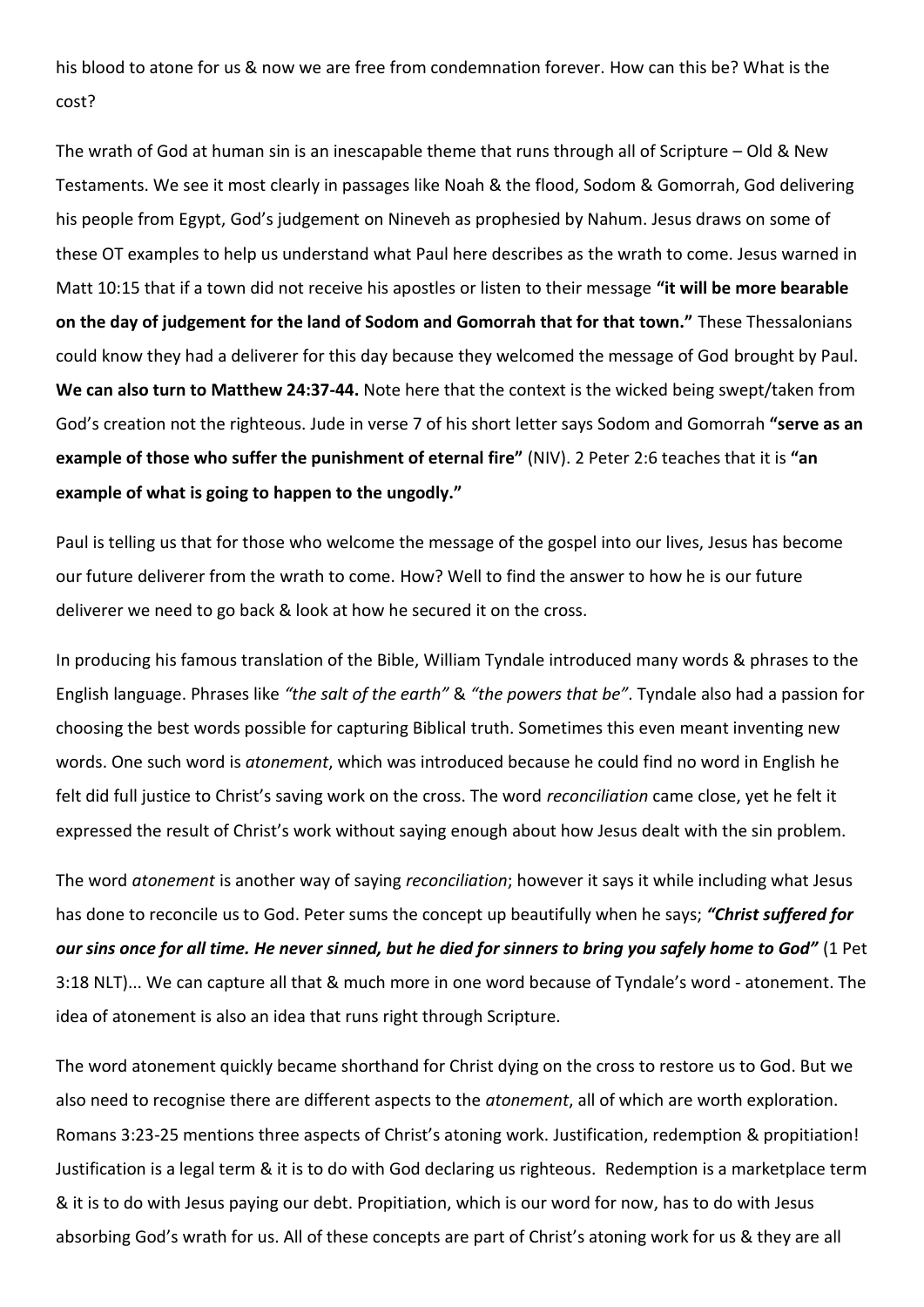accomplished only because of his precious blood which was poured out for us when he was nailed to that cruel yet beautiful cross. Cruel because of what it cost him, beautiful because of what it secured for us.

Propitiation is not a word we tend to use a lot today, however it is the best word we can find to capture this vital aspect of the atonement. The basic meaning of the word is *"satisfaction or appeasement of God's wrath, turning it into favour."* God's righteous anger at our sin needed to be appeased as well as forgiven. A holy God cannot turn a blind eye to sin any more than a good judge can to crime. Christ accomplished this appeasement on the cross by absorbing the full weight of God's wrath on our behalf so that we could have eternal favour with God. We sing of the concept of propitiation when we sing the following words from verse two of *In Christ Alone* - *"And on that cross as Jesus died, the wrath of God was satisfied - For every sin on Him was laid; here in the death of Christ I live."*

One reason we might not hear too much about propitiation today is because talking about it means addressing the most awkward attribute of God, namely his wrath & those things associated with it judgement, hell & even the cross itself. It leads to awkward conversations & questions in a culture which knows little of God's holiness. However the wrath of God is one of the most frequently mentioned attributes of God in the Bible, even though it is one of the least mentioned in contemporary Christianity. In the NT references to God's love, God's wrath and Jesus' death are often mingled together (John 3:16-18, 36; Rom 5:8-9; Eph 2:1-5).

A reason some may struggle with this aspect of God's character is we assume wrath & love are opposites. People say things like *'how can a loving God punish people'* or *'I believe God is love, not wrath.'* This assumes wrath & love are opposites. However the opposite of wrath is not love, but indifference. Think about it: If you and I went for a walk around the Holocaust Museum and felt no anger about the inhumanity of it, would that suggest we are loving or unloving? Or, if a man is not bothered by his wife having an affair does that reveal how much he loves her, or how little? You see love & righteous anger go together. If you love justice injustice makes you angry. What kind of God would we have if he looked out over all the earth with no anger towards all he sees? Would that make him more loving or less loving?

Another reason we may struggle with God's wrath is because we automatically think of it in terms of human anger. But when we talk of God's wrath, it's not the same as saying he is impatient or irritable etc like we often are. God does not have a bad temper. He is longsuffering; otherwise none of us would still exist! However, while he is longsuffering he is not ever-suffering. His wrath is always perfectly measured, controlled, appropriate & completely justified. When we talk of God's wrath we need to avoid watering down its ferociousness & we need to avoid making God out to be a bad-tempered moody deity who is waiting with his omnipotent power to punish sinners for every wrong move. God is neither soft with sin nor bad-tempered with sinners... The cross displays this perfectly...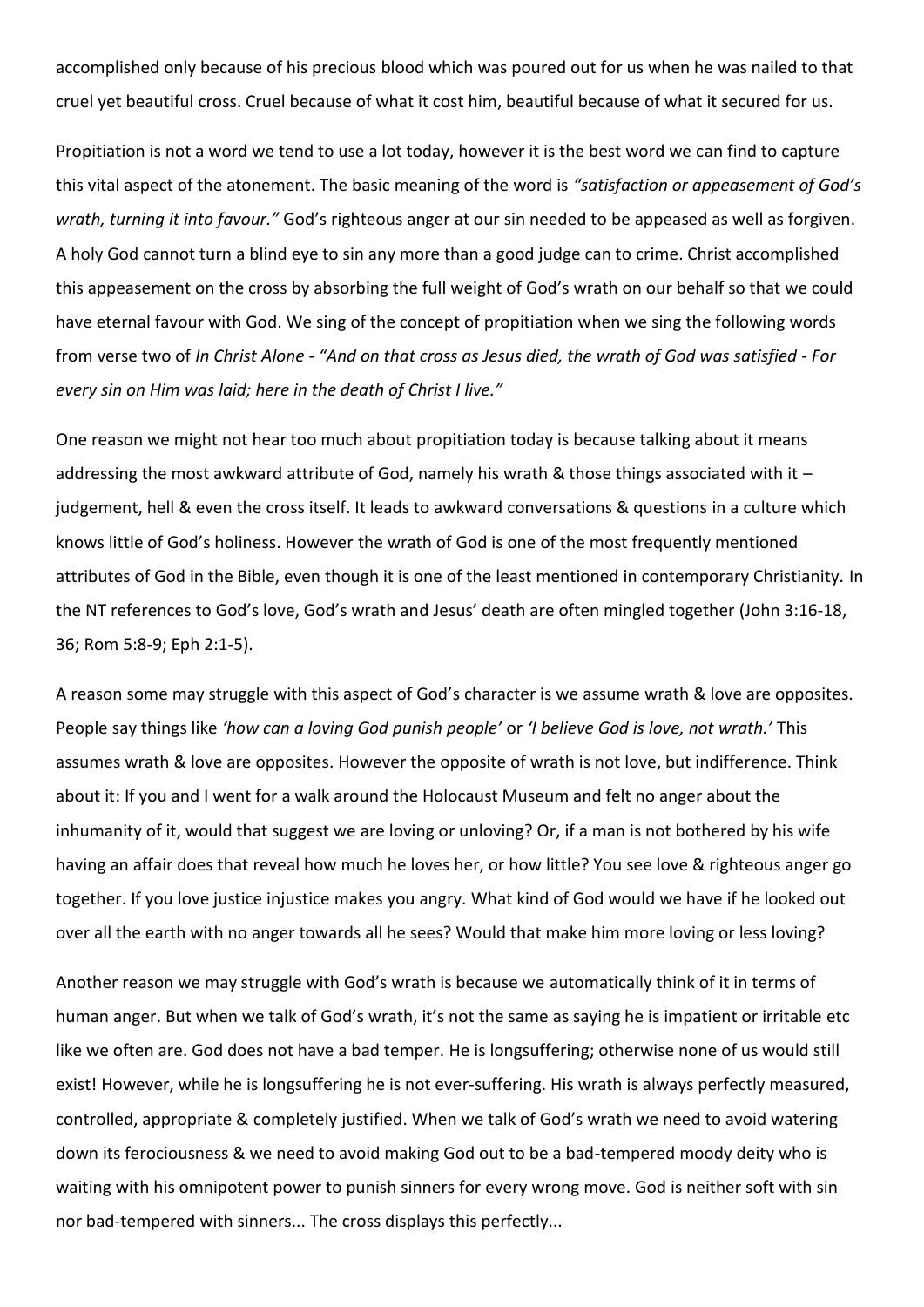One of the complaints people make about God is that he sits back and doesn't intervene & deal with wickedness in the world. Another is that the God of the Bible wiped out wicked cities in the OT. Often it's the same people who complain about both. A person can criticise God for not judging enough, & then for judging too much. But you cannot have it both ways. Either God is a God who deals with all injustice, unrighteousness and sin, or he is indifferent towards it. BUT if God is a God who deals with all sin... then surely that means he must not only deal with the wrongs done in the world & in history, but also with the wrongs in our lives. Anything less falls short of perfect justice – because of the sin in all our lives we deserve to experience the judgement & wrath of God to some degree.

Thankfully Romans 5:9 reveals we can be saved from God's wrath by Jesus! The cross gives us a picture of what we are saved from as much as it gives us a picture of God's love for us. It gives us a picture of what we would have to face ourselves if Christ had not taken our place & made propitiation for our sins. It also gives a person a glimpse of what they will face for all eternity if they reject Christ. For there is no other way to saved apart from Christ crucified – Jesus is the only emergency exit! There is no other Propitiation. This is how Jesus demonstrated his love: He absorbed the wrath of God at our sin so we don't have to & now we can know the favour of God forever. This should fill our hearts with eternal gratitude. 1 John 4:10 says; *"In this is love, not that we have loved God... but that he loved us and sent his Son to be the propitiation for our sins."* This is the good news & it is the ultimate act & definition of love!

One side of the cross reveals God's mercy & love while the other reveals his justice and wrath. And if we do not hold up both sides then we misrepresent the nature of God. The cross displays the perfect harmony of the attributes of God more than anything. This is why Paul calls the message of Christ Crucified *"the testimony about God"* (1 Cor. 2:1). Nowhere is the character of God more clearly displayed than in Christ on the Cross. His sacrificial love, perfect justice, abundant mercy, redeeming grace, unsearchable wisdom, perfect righteousness & his holy wrath at sin are all there on full display...

A while ago I was struck by the words of Jesus in John 12:27; *"Now is my soul troubled. And what shall I say? 'Father, save me from this hour'? But for this purpose I have come to this hour."* He was wrestling with what he was going to go through. The Greek signifies this was an ongoing disturbance in his soul. So it's likely that the whole time he was ministering to others – healing the sick, eating with notorious sinners, serving & teaching people – he was struggling with what he would have to endure. He knew the plan of salvation hung entirely on him hanging on a cross & he knew the wrath of God more than anyone.

Here's the thought that moved me as I meditated on these words: Jesus knew the intensity of God's holy wrath more than anyone... But knowing fully the separation he would face, knowing fully the pain & the agony he would endure, knowing fully he was going to take the full weight of the wrath of all-powerful God he did not turn back. He drank the full cup of our condemnation. The full punishment for every sin, every